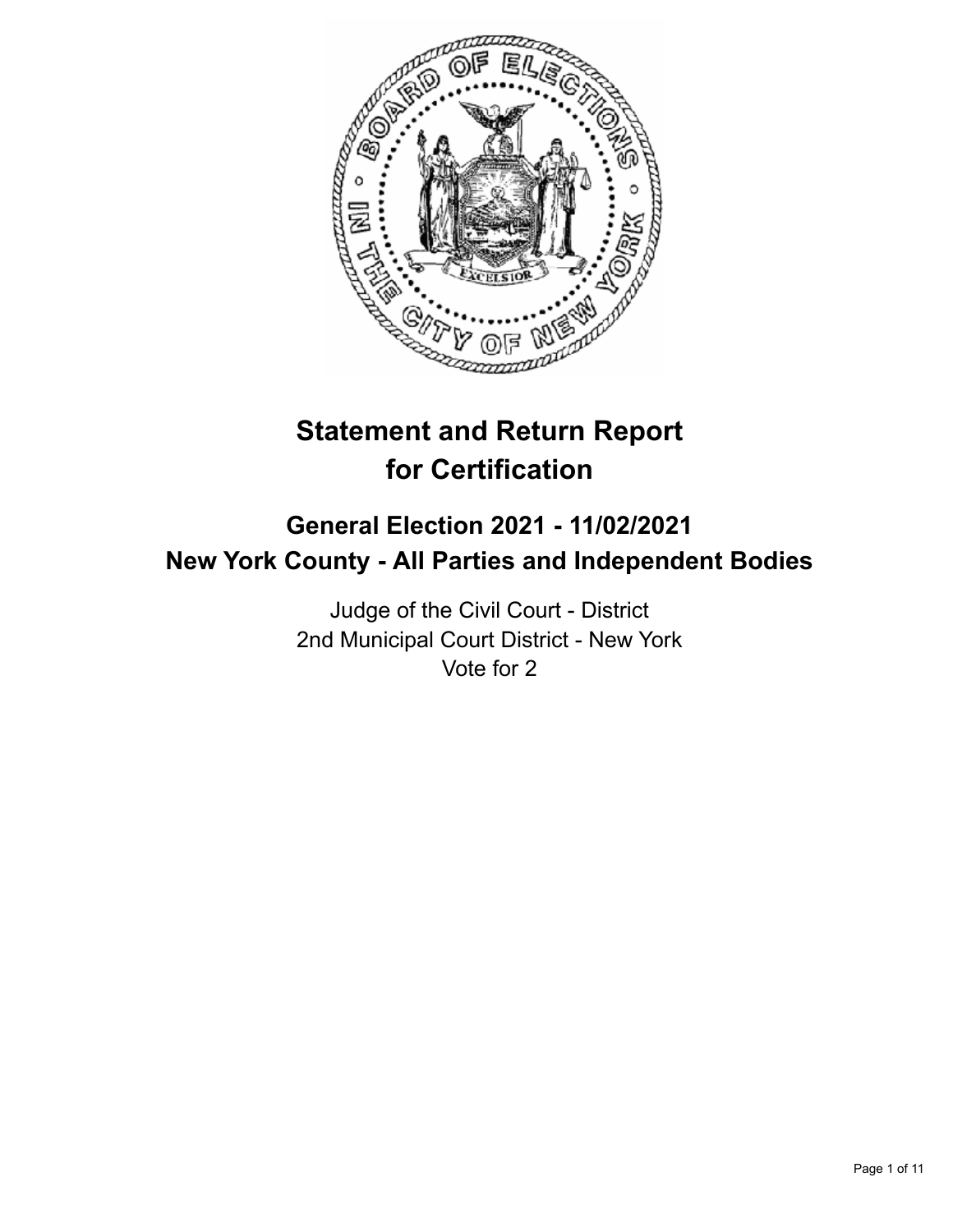

| PUBLIC COUNTER                                           | 9,575        |
|----------------------------------------------------------|--------------|
| <b>MANUALLY COUNTED EMERGENCY</b>                        | 0            |
| <b>ABSENTEE / MILITARY</b>                               | 622          |
| <b>AFFIDAVIT</b>                                         | 88           |
| <b>Total Ballots</b>                                     | 10,285       |
| Less - Inapplicable Federal/Special Presidential Ballots | 0            |
| <b>Total Applicable Ballots</b>                          | 10,285       |
| BETTY LUGO (DEMOCRATIC)                                  | 6,565        |
| CHRISTOPHER CHIN (DEMOCRATIC)                            | 6,248        |
| ALICIA MCMILLEN (WRITE-IN)                               | 1            |
| BERNIE SANDERS (WRITE-IN)                                | 1            |
| CAITLIN KELMAR (WRITE-IN)                                | 1            |
| CHARLES WEATHERMER (WRITE-IN)                            | 1            |
| CHRISTOPHER WAICRIU JUNG (WRITE-IN)                      | 1            |
| CURTIS A. SLIWA (WRITE-IN)                               | 1            |
| DAPHIE PARKER (WRITE-IN)                                 | 1            |
| DAVID CHIN (WRITE-IN)                                    | 1            |
| DEBORAH BETH MEDOWS (WRITE-IN)                           | 2            |
| DENNIS RODMAN (WRITE-IN)                                 | 1            |
| DEVON BELCHOR (WRITE-IN)                                 | $\mathbf{1}$ |
| DIANE MILLER (WRITE-IN)                                  | 1            |
| DONALD TRUMP (WRITE-IN)                                  | 2            |
| DOT TAYLOR (WRITE-IN)                                    | 1            |
| ED IRIZERRY (WRITE-IN)                                   | 1            |
| ED KOCH (WRITE-IN)                                       | 1            |
| EDWARD IRIZARRY (WRITE-IN)                               | 4            |
| EDWARD IRIZHARY (WRITE-IN)                               | 1            |
| ELLEN FELLIN (WRITE-IN)                                  | 1            |
| FRANK FERRENTE (WRITE-IN)                                | 1            |
| FREDERICK C. APPEL (WRITE-IN)                            | 1            |
| HENNETTE GOLDWYN (WRITE-IN)                              | 1            |
| IVANKA TRUMP (WRITE-IN)                                  | 1            |
| JANET GALLAGHER (WRITE-IN)                               | 1            |
| JOEL OSTEEN (WRITE-IN)                                   | 1            |
| JOHN F. KENNEDY (WRITE-IN)                               | 1            |
| JOHN PEDONE (WRITE-IN)                                   | 1            |
| JONATHAN TARN (WRITE-IN)                                 | 1            |
| <b>KERRY GOTLIB (WRITE-IN)</b>                           | 1            |
| KIERA GUZZO (WRITE-IN)                                   | 1            |
| LEIF CHRISTENSEN (WRITE-IN)                              | 1            |
| LOUIS PULIAFITO (WRITE-IN)                               | 1            |
| LYDIA BOAZ (WRITE-IN)                                    | 1            |
| MAGNUS LANSING (WRITE-IN)                                | 2            |
| MARK A. STEELE (WRITE-IN)                                | 1            |
| MARK AHADEFF (WRITE-IN)                                  | 1            |
| MELISSA RICH (WRITE-IN)                                  | 1            |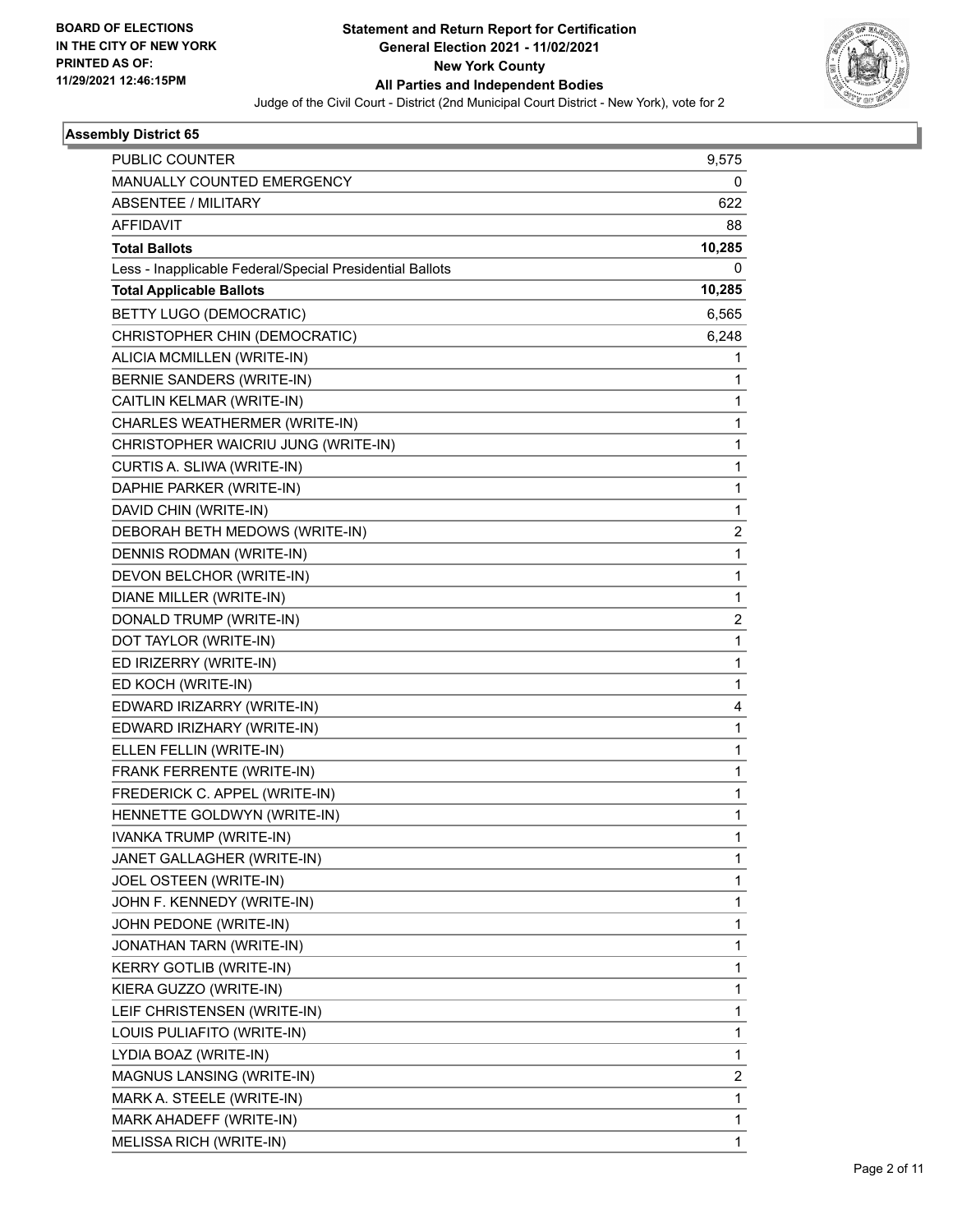

| MICHAEL JORDAN (WRITE-IN)                 | 1            |
|-------------------------------------------|--------------|
| MICHELLE MITCHEL (WRITE-IN)               | 1            |
| MOSHE POLLAK (WRITE-IN)                   | 1            |
| MOSHE ROSLMAN (WRITE-IN)                  | 1            |
| NATHAN SCHWARTZBERG (WRITE-IN)            | 1            |
| NICK GATES (WRITE-IN)                     | $\mathbf{1}$ |
| NICK MULLEN (WRITE-IN)                    | 1            |
| NIPPUN MARIAHA (WRITE-IN)                 | 1            |
| OMAR SHAKER (WRITE-IN)                    | 1            |
| PATRICK SAMI SEZEN (WRITE-IN)             | 1            |
| PAUL A. RODRIGUEZ (WRITE-IN)              | 1            |
| PETE DEHAZYA (WRITE-IN)                   | 1            |
| ROB PATTERSON (WRITE-IN)                  | 1            |
| SAL MARCIANTE (WRITE-IN)                  | 1            |
| SANDY SCHWARTZBERG (WRITE-IN)             | $\mathbf{1}$ |
| SANTOS LOPEZ (WRITE-IN)                   | 1            |
| SAQUOR BARKLEY (WRITE-IN)                 | 1            |
| SARA EVA FERNANDEZ (WRITE-IN)             | 1            |
| SHA'CARRI RICHARDSON (WRITE-IN)           | 1            |
| TIAN-WEI DIANNA CHEN (WRITE-IN)           | 1            |
| TIFFANY CABAN (WRITE-IN)                  | $\mathbf{1}$ |
| UNATTRIBUTABLE WRITE-IN (WRITE-IN)        | 84           |
| UNCOUNTED WRITE-IN PER STATUTE (WRITE-IN) | 5            |
| VAYLATEENA JONES (WRITE-IN)               | 1            |
| VINCENT MCKEEVER (WRITE-IN)               | 1            |
| WEI-LI TJONG (WRITE-IN)                   | 1            |
| WILMA CANDICE (WRITE-IN)                  | 1            |
| YOU-LINE NOV (WRITE-IN)                   | 1            |
| <b>Total Votes</b>                        | 12,971       |
| Unrecorded                                | 7,599        |
|                                           |              |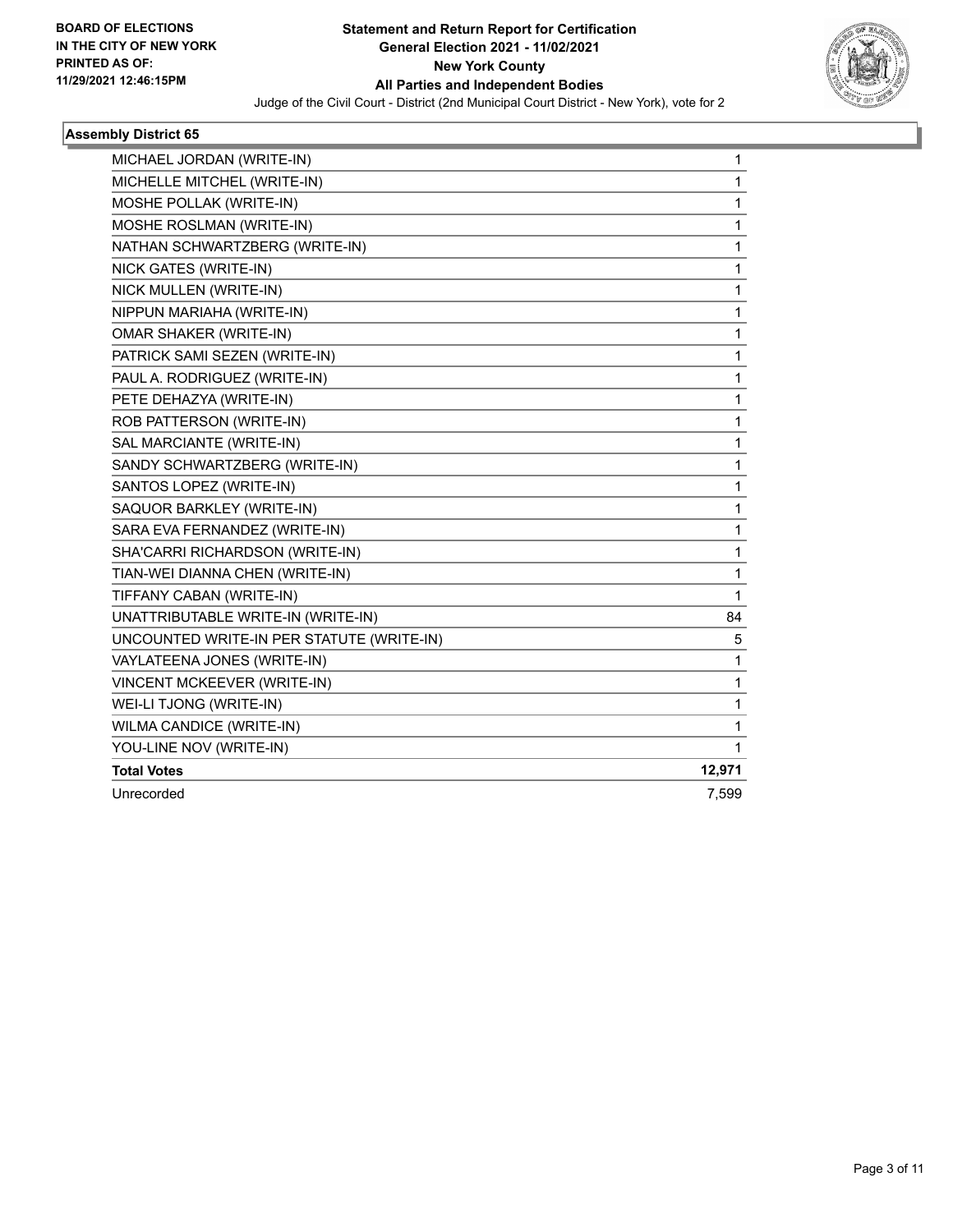

| PUBLIC COUNTER                                           | 6,373 |
|----------------------------------------------------------|-------|
| MANUALLY COUNTED EMERGENCY                               | 0     |
| ABSENTEE / MILITARY                                      | 622   |
| <b>AFFIDAVIT</b>                                         | 69    |
| <b>Total Ballots</b>                                     | 7,064 |
| Less - Inapplicable Federal/Special Presidential Ballots | 0     |
| <b>Total Applicable Ballots</b>                          | 7,064 |
| BETTY LUGO (DEMOCRATIC)                                  | 5,437 |
| CHRISTOPHER CHIN (DEMOCRATIC)                            | 4,926 |
| ADAM KUSHNER (WRITE-IN)                                  | 1     |
| ADI BOTA (WRITE-IN)                                      | 1     |
| AKOSH MISHRA (WRITE-IN)                                  | 1     |
| ALEX JONES (WRITE-IN)                                    | 1     |
| AMY R. HUTCHINGS (WRITE-IN)                              | 1     |
| ANTHONY VALINI (WRITE-IN)                                | 1     |
| BARBARA ROSENTHAL (WRITE-IN)                             | 1     |
| BILLY JOEL (WRITE-IN)                                    | 1     |
| <b>BOB DYLAN (WRITE-IN)</b>                              | 1     |
| BRETT CAVANOUGH (WRITE-IN)                               | 1     |
| CAMILE PAGLIA (WRITE-IN)                                 | 1     |
| CAROL KATE (WRITE-IN)                                    | 1     |
| CAROLINA BAYO (WRITE-IN)                                 | 1     |
| CHIANSAN MA (WRITE-IN)                                   | 1     |
| CHRISTOPHER CHAD (WRITE-IN)                              | 1     |
| CHRISTOPHER JAGOE (WRITE-IN)                             | 1     |
| CURTIS A. SLIWA (WRITE-IN)                               | 1     |
| DONALD TRUMP (WRITE-IN)                                  | 2     |
| ERIC ROBEL (WRITE-IN)                                    | 1     |
| ETHAN LEIBOVITZ (WRITE-IN)                               | 1     |
| EUGENE SOLT (WRITE-IN)                                   | 1     |
| <b>GORDON LIPSKY (WRITE-IN)</b>                          | 1     |
| JASON ZEMSKY (WRITE-IN)                                  | 1     |
| JEN HOPPE (WRITE-IN)                                     | 1     |
| KATE TSYKIN (WRITE-IN)                                   | 1     |
| LAURA ESPOSITO (WRITE-IN)                                | 1     |
| MARTIN KING (WRITE-IN)                                   | 1     |
| MARY KATE OLSEN (WRITE-IN)                               | 1     |
| MARY ROSADO (WRITE-IN)                                   | 1     |
| MELISSA WATT (WRITE-IN)                                  | 1     |
| MICHAEL BLOOMBERG (WRITE-IN)                             | 2     |
| MICHAEL MOUSE (WRITE-IN)                                 | 1     |
| MICHELLE OBAMA (WRITE-IN)                                | 1     |
| MIKE SABOVIC (WRITE-IN)                                  | 1     |
| MIKE VICARI (WRITE-IN)                                   | 1     |
| MORGAN HABER (WRITE-IN)                                  | 1     |
| NEAL KATE (WRITE-IN)                                     | 1     |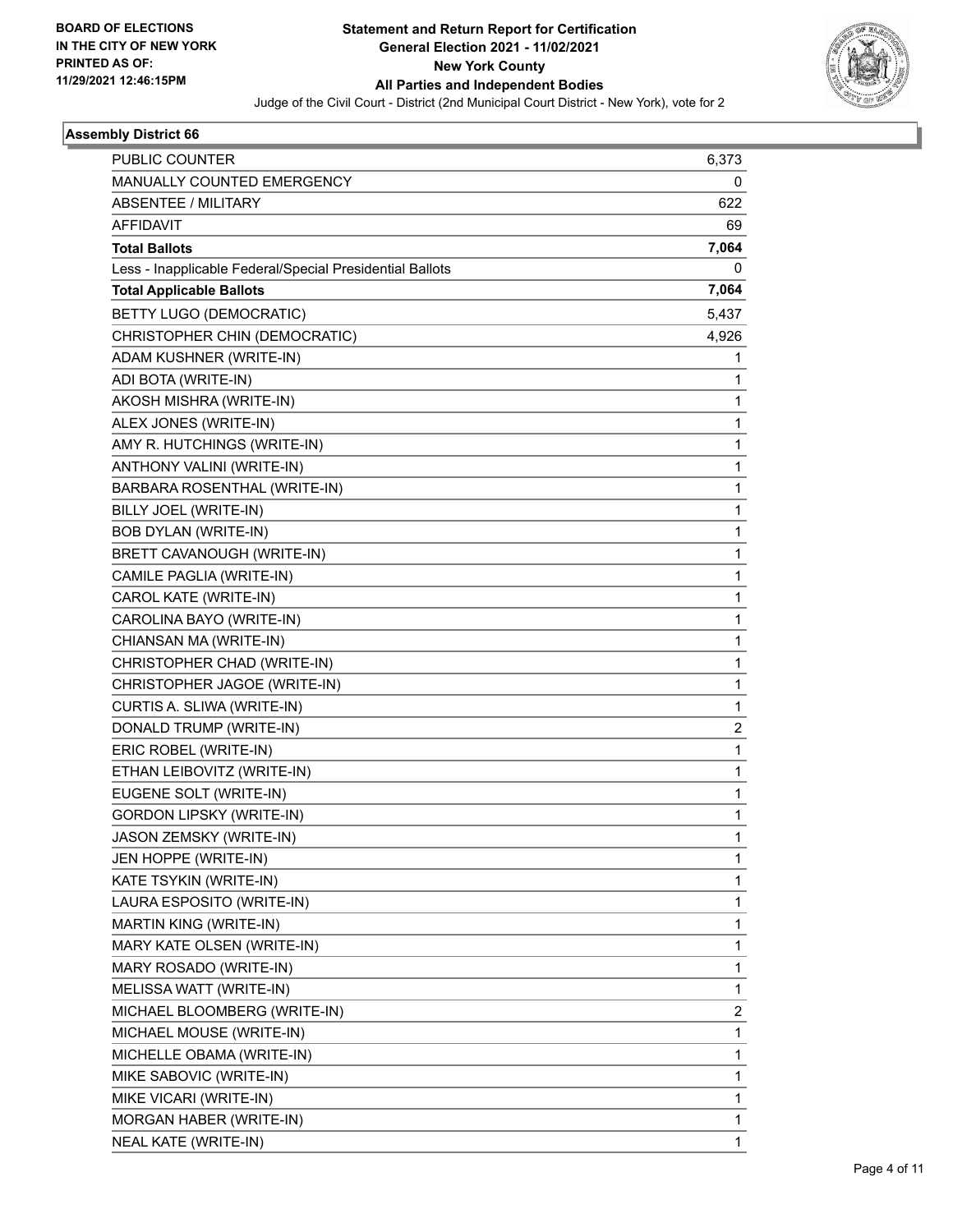

| NICHOLAS FUENTES (WRITE-IN)               |        |
|-------------------------------------------|--------|
| OLEG BELYY (WRITE-IN)                     |        |
| PAT BUCZNNON (WRITE-IN)                   |        |
| QUIDCLEY IMMANUEL (WRITE-IN)              |        |
| RANNYLIN STEPHANIE DOLLEY (WRITE-IN)      |        |
| REDFORD HABER (WRITE-IN)                  |        |
| ROBERT STEPANEK (WRITE-IN)                |        |
| RUDOLPH GIULIANI (WRITE-IN)               |        |
| SARAH O'CONNOR (WRITE-IN)                 | 1      |
| TOM COTTON (WRITE-IN)                     |        |
| UNATTRIBUTABLE WRITE-IN (WRITE-IN)        | 66     |
| UNCOUNTED WRITE-IN PER STATUTE (WRITE-IN) |        |
| ZANE MAHAA (WRITE-IN)                     |        |
| ZUZANA CERMAN ZECHMAN (WRITE-IN)          |        |
| <b>Total Votes</b>                        | 10,481 |
| Unrecorded                                | 3,647  |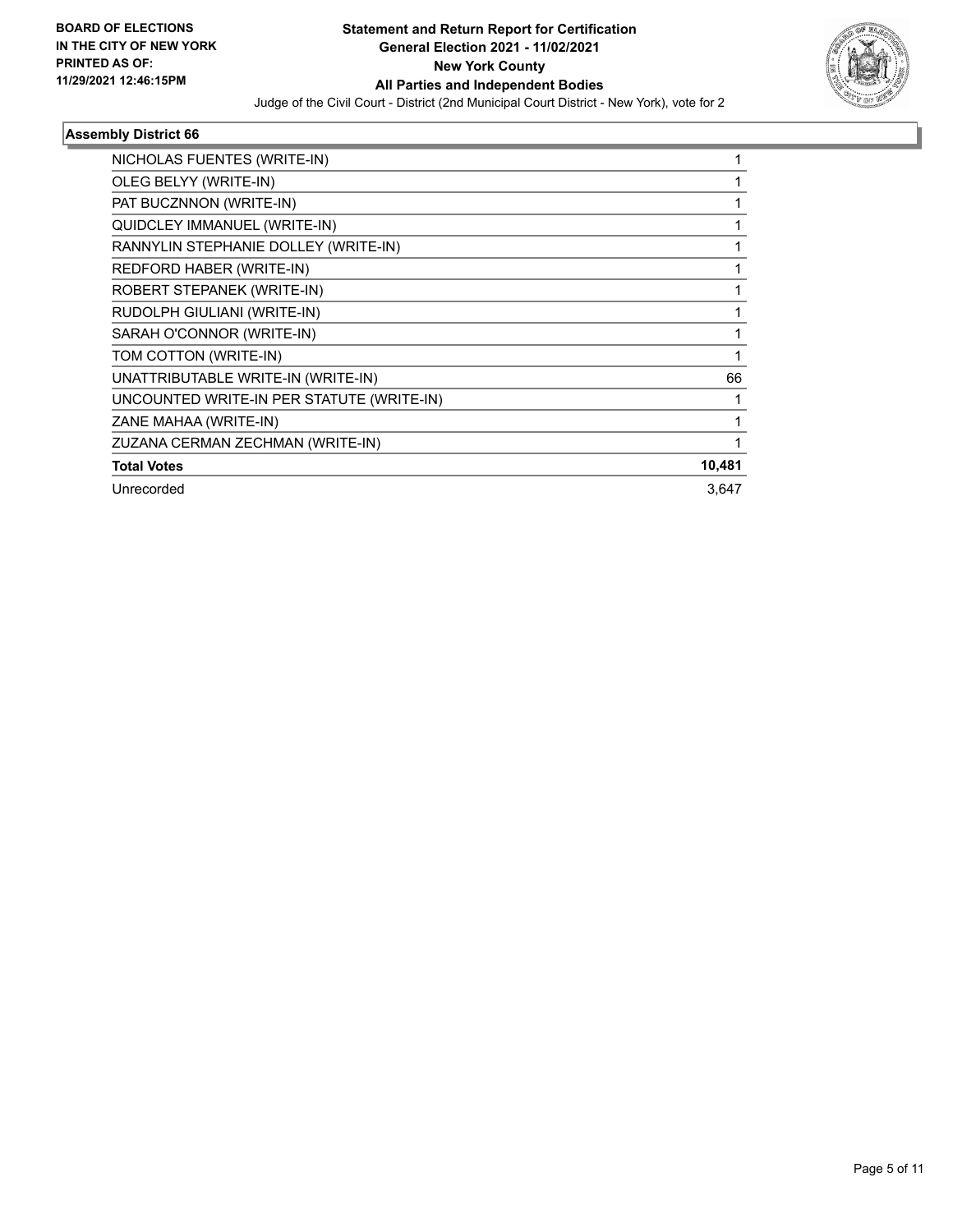

| <b>PUBLIC COUNTER</b>                                    | 6,668        |
|----------------------------------------------------------|--------------|
| <b>MANUALLY COUNTED EMERGENCY</b>                        | 0            |
| ABSENTEE / MILITARY                                      | 423          |
| <b>AFFIDAVIT</b>                                         | 58           |
| <b>Total Ballots</b>                                     | 7,149        |
| Less - Inapplicable Federal/Special Presidential Ballots | 0            |
| <b>Total Applicable Ballots</b>                          | 7,149        |
| <b>BETTY LUGO (DEMOCRATIC)</b>                           | 5,043        |
| CHRISTOPHER CHIN (DEMOCRATIC)                            | 3,900        |
| ADAM RICH (WRITE-IN)                                     | 1            |
| ALLIE RYAN (WRITE-IN)                                    | 1            |
| ANGELICA Z. MARTUSCELLO (WRITE-IN)                       | 1            |
| ANTHONY WELLS (WRITE-IN)                                 | 1            |
| BRENDAN LANTRY (WRITE-IN)                                | 1            |
| CAROLINA LEON SAAVEDRA (WRITE-IN)                        | 1            |
| DAVID WIZDA (WRITE-IN)                                   | 1            |
| DOLORES PRIVILEGE (WRITE-IN)                             | $\mathbf{1}$ |
| DONALD TRUMP (WRITE-IN)                                  | 2            |
| DONALD TRUMP JR. (WRITE-IN)                              | 1            |
| EDWARD IRIZARRY (WRITE-IN)                               | 1            |
| FAYE BEAN (WRITE-IN)                                     | 1            |
| JAMES COVINGTON (WRITE-IN)                               | 1            |
| <b>JASON REECE (WRITE-IN)</b>                            | 1            |
| JOHN WALSH (WRITE-IN)                                    | 1            |
| KATHY DOOLEY (WRITE-IN)                                  | 1            |
| KENNETH SCHAEFFER (WRITE-IN)                             | 1            |
| KEVIN J. NELAN (WRITE-IN)                                | 1            |
| KIM CHAMBERS ME (WRITE-IN)                               | 1            |
| LAURA TRUMP (WRITE-IN)                                   | 1            |
| LORENZO LABOY (WRITE-IN)                                 | 1            |
| LOUISE FARANKHAN (WRITE-IN)                              | 1            |
| LUCY BILLINGS (WRITE-IN)                                 | 1            |
| MAUD MARON (WRITE-IN)                                    | 1            |
| NAT TURNER (WRITE-IN)                                    | 1            |
| NICK BANKOVIC (WRITE-IN)                                 | 1            |
| PAUL DERIENZO (WRITE-IN)                                 | 1            |
| RICHARD BAXT (WRITE-IN)                                  | 1            |
| ROBERT KENNEDY (WRITE-IN)                                | 2            |
| ROBERTO ROSSI (WRITE-IN)                                 | 1            |
| RON DESANTIS (WRITE-IN)                                  | 1            |
| RORY LANCMAN (WRITE-IN)                                  | 1            |
| ROSALINE ROGERS (WRITE-IN)                               | 1            |
| SABALO UMEBOBECHE (WRITE-IN)                             | 1            |
| SIOBHAN NEVILLE (WRITE-IN)                               | 1            |
| STEVEN KAPLAN (WRITE-IN)                                 | 1            |
| THOMAS KENNIFF (WRITE-IN)                                | 1            |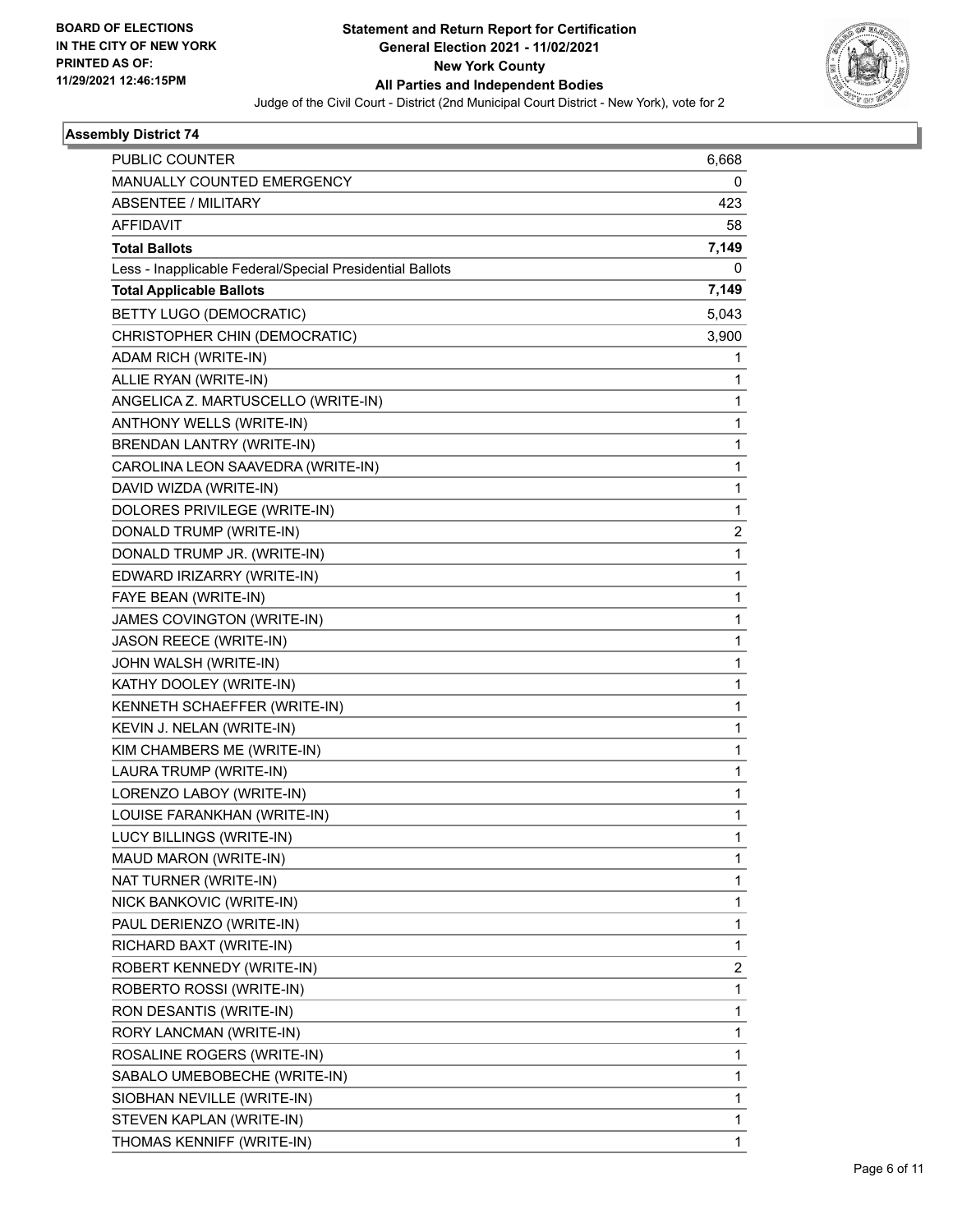

| TOM SELLECK (WRITE-IN)             |       |
|------------------------------------|-------|
| UNATTRIBUTABLE WRITE-IN (WRITE-IN) | 63    |
| <b>Total Votes</b>                 | 9.046 |
| Unrecorded                         | 5.252 |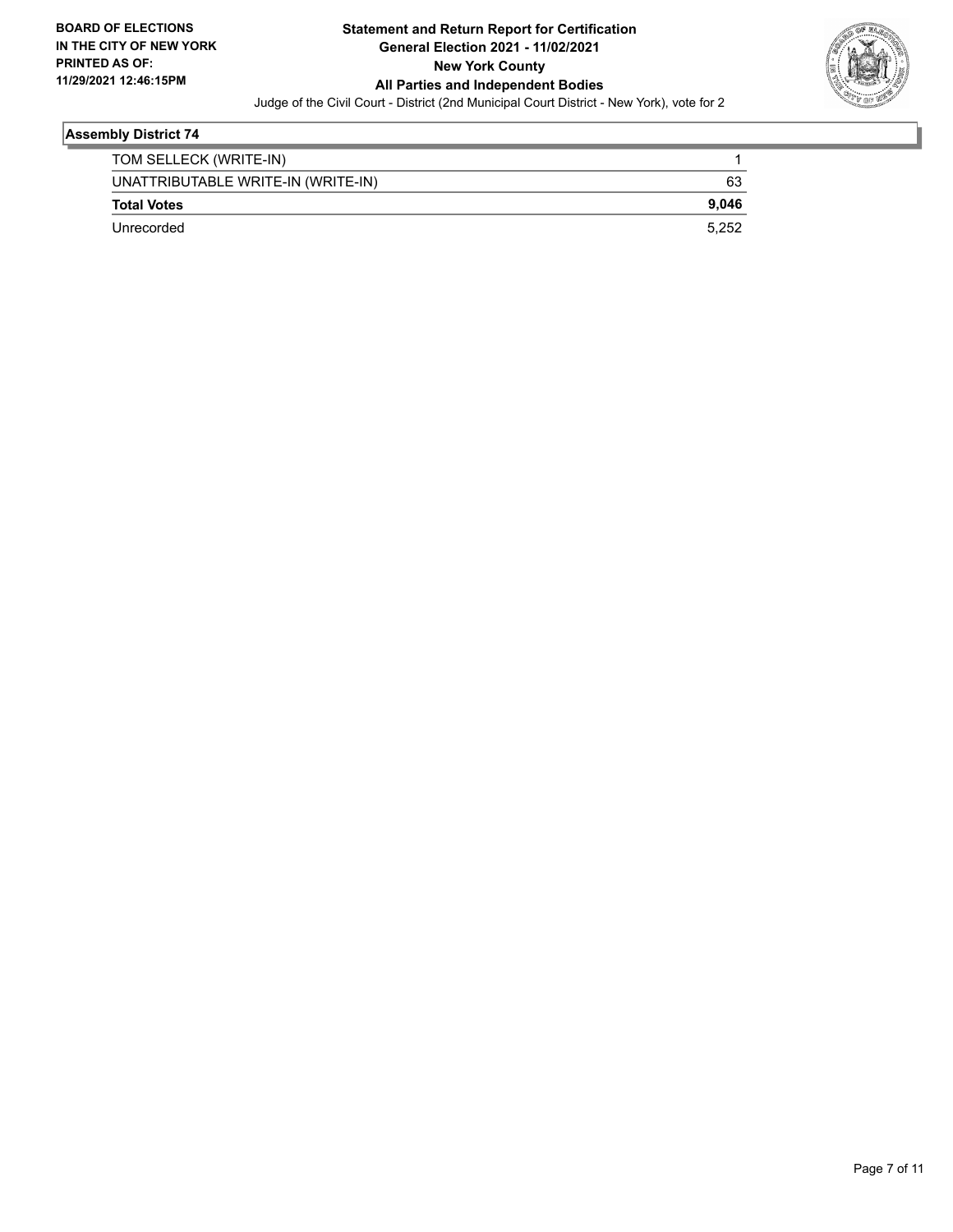

| PUBLIC COUNTER                                           | 22,616         |
|----------------------------------------------------------|----------------|
| MANUALLY COUNTED EMERGENCY                               | 0              |
| ABSENTEE / MILITARY                                      | 1,667          |
| AFFIDAVIT                                                | 215            |
| <b>Total Ballots</b>                                     | 24,498         |
| Less - Inapplicable Federal/Special Presidential Ballots | 0              |
| <b>Total Applicable Ballots</b>                          | 24,498         |
| <b>BETTY LUGO (DEMOCRATIC)</b>                           | 17,045         |
| CHRISTOPHER CHIN (DEMOCRATIC)                            | 15,074         |
| ADAM KUSHNER (WRITE-IN)                                  | 1              |
| ADAM RICH (WRITE-IN)                                     | 1              |
| ADI BOTA (WRITE-IN)                                      | 1              |
| AKOSH MISHRA (WRITE-IN)                                  | 1              |
| ALEX JONES (WRITE-IN)                                    | $\mathbf{1}$   |
| ALICIA MCMILLEN (WRITE-IN)                               | 1              |
| ALLIE RYAN (WRITE-IN)                                    | 1              |
| AMY R. HUTCHINGS (WRITE-IN)                              | 1              |
| ANGELICA Z. MARTUSCELLO (WRITE-IN)                       | 1              |
| ANTHONY VALINI (WRITE-IN)                                | 1              |
| ANTHONY WELLS (WRITE-IN)                                 | $\mathbf{1}$   |
| BARBARA ROSENTHAL (WRITE-IN)                             | 1              |
| BERNIE SANDERS (WRITE-IN)                                | 1              |
| BILLY JOEL (WRITE-IN)                                    | 1              |
| <b>BOB DYLAN (WRITE-IN)</b>                              | 1              |
| BRENDAN LANTRY (WRITE-IN)                                | 1              |
| BRETT CAVANOUGH (WRITE-IN)                               | $\mathbf{1}$   |
| CAITLIN KELMAR (WRITE-IN)                                | 1              |
| CAMILE PAGLIA (WRITE-IN)                                 | 1              |
| CAROL KATE (WRITE-IN)                                    | $\mathbf{1}$   |
| CAROLINA BAYO (WRITE-IN)                                 | 1              |
| CAROLINA LEON SAAVEDRA (WRITE-IN)                        | 1              |
| CHARLES WEATHERMER (WRITE-IN)                            | 1              |
| CHIANSAN MA (WRITE-IN)                                   | 1              |
| CHRISTOPHER CHAD (WRITE-IN)                              | 1              |
| CHRISTOPHER JAGOE (WRITE-IN)                             | 1              |
| CHRISTOPHER WAICRIU JUNG (WRITE-IN)                      | 1              |
| CURTIS A. SLIWA (WRITE-IN)                               | $\overline{c}$ |
| DAPHIE PARKER (WRITE-IN)                                 | 1              |
| DAVID CHIN (WRITE-IN)                                    | 1              |
| DAVID WIZDA (WRITE-IN)                                   | 1              |
| DEBORAH BETH MEDOWS (WRITE-IN)                           | $\overline{2}$ |
| DENNIS RODMAN (WRITE-IN)                                 | 1              |
| DEVON BELCHOR (WRITE-IN)                                 | 1              |
| DIANE MILLER (WRITE-IN)                                  | 1              |
| DOLORES PRIVILEGE (WRITE-IN)                             | 1              |
| DONALD TRUMP (WRITE-IN)                                  | 6              |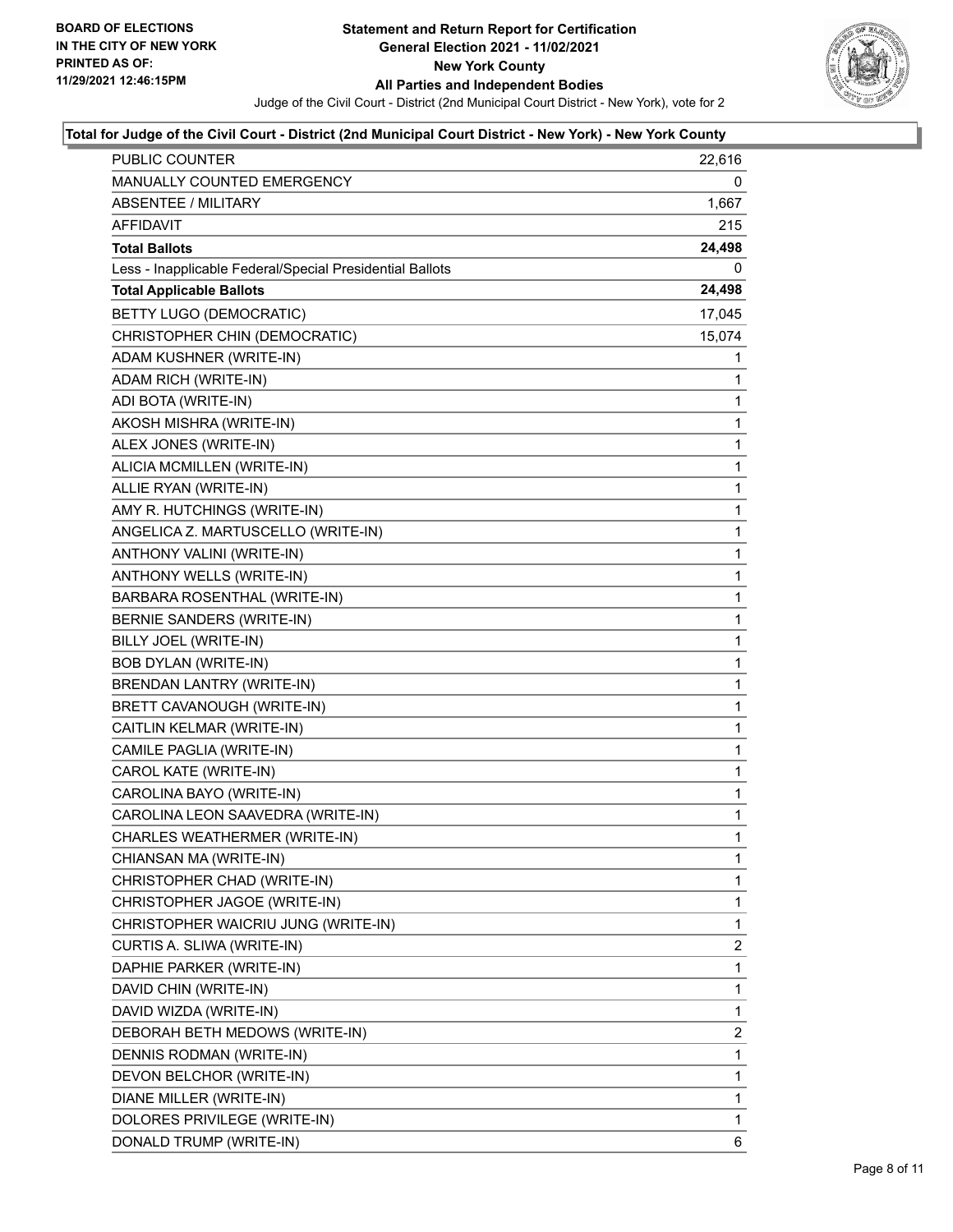

| DONALD TRUMP JR. (WRITE-IN)     | 1              |
|---------------------------------|----------------|
| DOT TAYLOR (WRITE-IN)           | 1              |
| ED IRIZERRY (WRITE-IN)          | 1              |
| ED KOCH (WRITE-IN)              | 1              |
| EDWARD IRIZARRY (WRITE-IN)      | 5              |
| EDWARD IRIZHARY (WRITE-IN)      | 1              |
| ELLEN FELLIN (WRITE-IN)         | 1              |
| ERIC ROBEL (WRITE-IN)           | 1              |
| ETHAN LEIBOVITZ (WRITE-IN)      | 1              |
| EUGENE SOLT (WRITE-IN)          | 1              |
| FAYE BEAN (WRITE-IN)            | 1              |
| FRANK FERRENTE (WRITE-IN)       | 1              |
| FREDERICK C. APPEL (WRITE-IN)   | 1              |
| <b>GORDON LIPSKY (WRITE-IN)</b> | 1              |
| HENNETTE GOLDWYN (WRITE-IN)     | 1              |
| IVANKA TRUMP (WRITE-IN)         | 1              |
| JAMES COVINGTON (WRITE-IN)      | 1              |
| JANET GALLAGHER (WRITE-IN)      | 1              |
| JASON REECE (WRITE-IN)          | 1              |
| JASON ZEMSKY (WRITE-IN)         | 1              |
| JEN HOPPE (WRITE-IN)            | 1              |
| JOEL OSTEEN (WRITE-IN)          | 1              |
| JOHN F. KENNEDY (WRITE-IN)      | 1              |
| JOHN PEDONE (WRITE-IN)          | 1              |
| JOHN WALSH (WRITE-IN)           | 1              |
| JONATHAN TARN (WRITE-IN)        | 1              |
| KATE TSYKIN (WRITE-IN)          | 1              |
| KATHY DOOLEY (WRITE-IN)         | 1              |
| KENNETH SCHAEFFER (WRITE-IN)    | 1              |
| <b>KERRY GOTLIB (WRITE-IN)</b>  | 1              |
| KEVIN J. NELAN (WRITE-IN)       | 1              |
| KIERA GUZZO (WRITE-IN)          | $\mathbf{1}$   |
| KIM CHAMBERS ME (WRITE-IN)      | 1              |
| LAURA ESPOSITO (WRITE-IN)       | 1              |
| LAURA TRUMP (WRITE-IN)          | 1              |
| LEIF CHRISTENSEN (WRITE-IN)     | 1              |
| LORENZO LABOY (WRITE-IN)        | 1              |
| LOUIS PULIAFITO (WRITE-IN)      | 1              |
| LOUISE FARANKHAN (WRITE-IN)     | 1              |
| LUCY BILLINGS (WRITE-IN)        | 1              |
| LYDIA BOAZ (WRITE-IN)           | 1              |
| MAGNUS LANSING (WRITE-IN)       | $\overline{2}$ |
| MARK A. STEELE (WRITE-IN)       | 1              |
| MARK AHADEFF (WRITE-IN)         | 1              |
| MARTIN KING (WRITE-IN)          | 1              |
| MARY KATE OLSEN (WRITE-IN)      | 1              |
|                                 |                |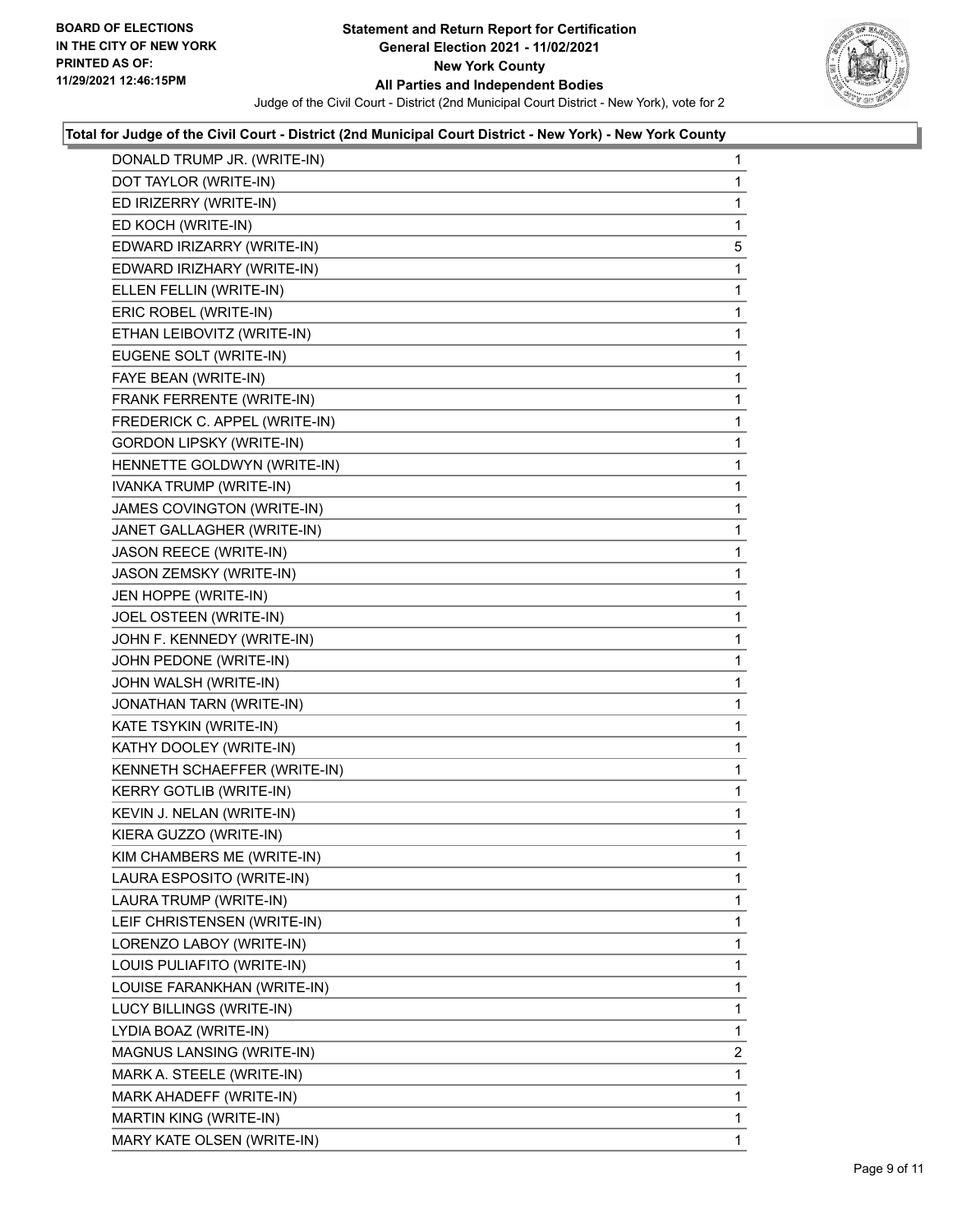

| MARY ROSADO (WRITE-IN)               | 1              |
|--------------------------------------|----------------|
| MAUD MARON (WRITE-IN)                | 1              |
| MELISSA RICH (WRITE-IN)              | 1              |
| MELISSA WATT (WRITE-IN)              | 1              |
| MICHAEL BLOOMBERG (WRITE-IN)         | $\overline{2}$ |
| MICHAEL JORDAN (WRITE-IN)            | 1              |
| MICHAEL MOUSE (WRITE-IN)             | 1              |
| MICHELLE MITCHEL (WRITE-IN)          | 1              |
| MICHELLE OBAMA (WRITE-IN)            | 1              |
| MIKE SABOVIC (WRITE-IN)              | 1              |
| MIKE VICARI (WRITE-IN)               | 1              |
| MORGAN HABER (WRITE-IN)              | 1              |
| MOSHE POLLAK (WRITE-IN)              | 1              |
| MOSHE ROSLMAN (WRITE-IN)             | 1              |
| NAT TURNER (WRITE-IN)                | 1              |
| NATHAN SCHWARTZBERG (WRITE-IN)       | 1              |
| NEAL KATE (WRITE-IN)                 | 1              |
| NICHOLAS FUENTES (WRITE-IN)          | 1              |
| NICK BANKOVIC (WRITE-IN)             | 1              |
| NICK GATES (WRITE-IN)                | 1              |
| NICK MULLEN (WRITE-IN)               | 1              |
| NIPPUN MARIAHA (WRITE-IN)            | 1              |
| OLEG BELYY (WRITE-IN)                | 1              |
| OMAR SHAKER (WRITE-IN)               | 1              |
| PAT BUCZNNON (WRITE-IN)              | 1              |
| PATRICK SAMI SEZEN (WRITE-IN)        | 1              |
| PAUL A. RODRIGUEZ (WRITE-IN)         | 1              |
| PAUL DERIENZO (WRITE-IN)             | 1              |
| PETE DEHAZYA (WRITE-IN)              | 1              |
| QUIDCLEY IMMANUEL (WRITE-IN)         | 1              |
| RANNYLIN STEPHANIE DOLLEY (WRITE-IN) | 1              |
| REDFORD HABER (WRITE-IN)             | 1              |
| RICHARD BAXT (WRITE-IN)              | 1              |
| ROB PATTERSON (WRITE-IN)             | 1              |
| ROBERT KENNEDY (WRITE-IN)            | $\overline{2}$ |
| ROBERT STEPANEK (WRITE-IN)           | 1              |
| ROBERTO ROSSI (WRITE-IN)             | 1              |
| RON DESANTIS (WRITE-IN)              | 1              |
| RORY LANCMAN (WRITE-IN)              | 1              |
| ROSALINE ROGERS (WRITE-IN)           | 1              |
| RUDOLPH GIULIANI (WRITE-IN)          | 1              |
| SABALO UMEBOBECHE (WRITE-IN)         | 1              |
| SAL MARCIANTE (WRITE-IN)             | 1              |
| SANDY SCHWARTZBERG (WRITE-IN)        | 1              |
| SANTOS LOPEZ (WRITE-IN)              | 1              |
| SAQUOR BARKLEY (WRITE-IN)            | 1              |
|                                      |                |